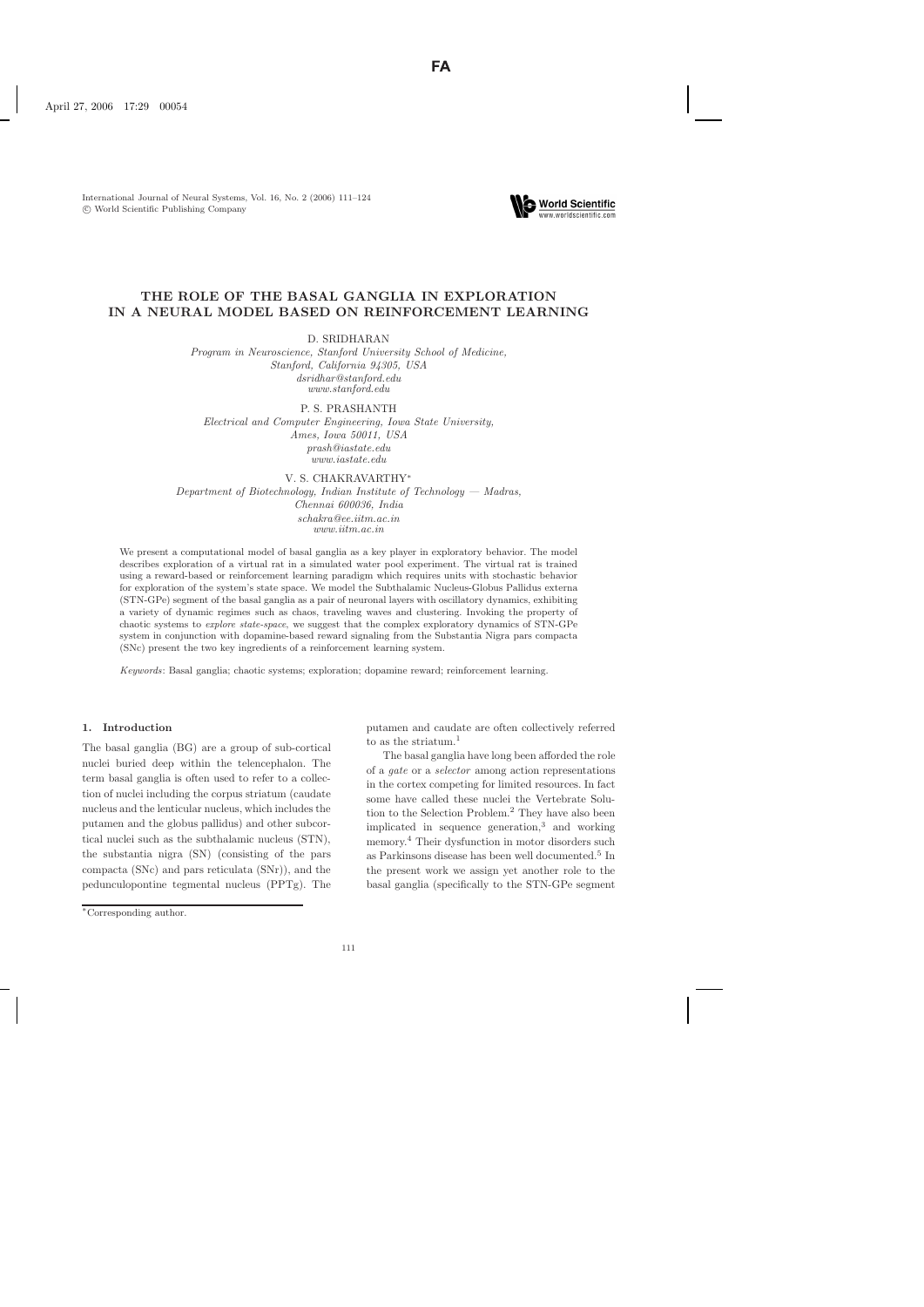within the basal ganglia) — as a system that provides the exploratory drive needed in activities like navigation, foraging and the like.

The term *reinforcement* learning is, in fact, derived from animal learning studies in experimental psychology. This form of learning signifies the coupling between occurrence of an event and a response, wherein the occurrence of the event tends to increase the probability of occurrence of the response under similar external conditions if the response should result in a general improvement of the state of affairs of the animal. $6$  Reinforcement learning is, thus, that form of unsupervised learning where the training signal is in the form of a global scalar known as the *reward*.

Neural network models of reinforcement learning use stochastic output units for exploration of output state space, i.e., the only way the network can know the correct response to an input is by *guessing*. The probabilistic output neurons ensure that the system thoroughly explores the space of responses to a certain input so that, the correct response when it occurs can be reinforced. Chaotic systems have been known to exhibit exhaustive exploration of their state-space. It is well-known that a network of nonlinear oscillators is intrinsically chaotic.<sup>7</sup> Recently a network of oscillators has been proposed as a model of motor unit recruitment in skeletal muscle. The complex dynamics of the network is used to model desynchronized activity of motor neurons in healthy muscle.<sup>8</sup> Oscillatory neural activity is known to exist in several structures in the brain including the basal ganglia, hippocampus, sensory cortices etc. Oscillatory dynamics in the basal ganglia have been observed at the level of the Sub-Thalamic Nucleus — Globus Pallidus network. $9,10$  The STN-GPe network, depending on the patterns of the interconnections and values of the interconnecting weights, has been shown to support three general classes of sustained firing patterns: clustering, propagating waves, and repetitive spiking that may show little regularity or correlation.<sup>10</sup> Furthermore, it has also been demonstrated that each activity pattern can occur continuously or in discrete episodes.

The mesencephalic dopaminergic input to the basal ganglia might help modulate the activity of the STN-GPe loop by serving as a reward signal to these units in the so-called indirect pathway in the basal ganglia.<sup>3</sup> We hypothesize that the complex oscillations of the STN-GPe segment within the basal ganglia provide the exploratory dynamics necessary for reward-based or reinforcement learning.

The paper is organized as follows: In the following section we elaborate on the exact role of the basal ganglia in exploratory behavior. We then present a computational model of the STN-GPe segment as a network of oscillatory neurons. In the next section we evaluate this network in the context of a simulated *waterpool experiment*. In real versions of these experiments a rat has to learn the location of a submerged (invisible) platform in a pool of water based on spatial cues placed around the pool. We then discuss pathologies arising out of disruption of the dopamine reward signal due to simulated lesions of the mesencephalic dopaminergic centers or the SNc. Finally we conclude with a discussion on the unique dynamics exhibited by the oscillatory network and its significance in a biological context, and the evidence from neurophysiology underlying our model.

# **2. The Model**

# **2.1.** *Description of the basal ganglia model*

The general consensus regarding signal flow in basal ganglia is as follows<sup>11</sup>: The striatum (caudate/putamen) receives and integrates input coming from the cortex (visual/motor). The input is often in the form of competing action representations, the competition among which needs to be resolved and this resolution, we propose, takes place at the level of the striatum itself. The striatum then sends inhibitory input to a specific region in the GPi (EP) or the SNr which then disinhibit a particular region at the level of the thalamus (motor selection) or the superior colliculus (in case of visual selection) respectively to carry out the selected action. It is apparent that the most disinhibited action will eventually win the competition and be selected (Fig. 1). Further, there exist inhibitory projections from the GPe to the STN, and excitatory projections from the STN back to the GPe. The STN-GPe system is thus ideally placed to produce oscillations.<sup>9</sup>

We propose a simplified three layer architecture (Fig. 2) for the basal ganglia consisting of an input layer representing visual input, a hidden layer representing the oscillatory STN-GPe system, and an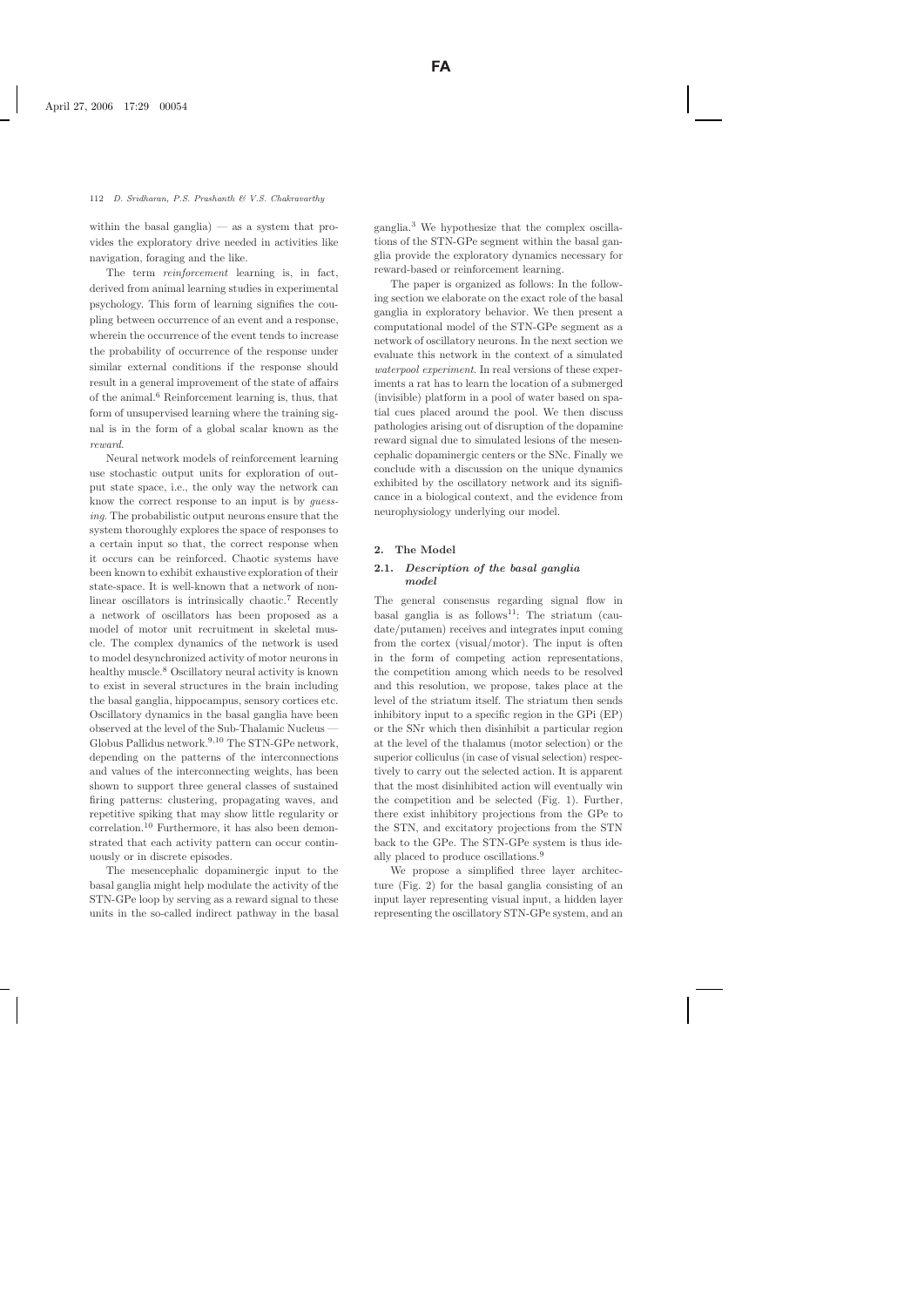

Fig. 1. Representative block diagram of the basal ganglia neuroanatomy. White arrows indicate excitatory connections, while black arrows indicate inhibitory connections. Arrows with dotted borders indicate dopaminergic excitatory (white) and inhibitory (grey) input from the SNc. The putamen is the striatal segment involved in motor activity and selection. The Direct pathway consists of the inhibitory interconnections between the putamen and the GPi. The Indirect pathway involves the STN-GPe loop which, we propose, is responsible for the exploratory behavior. The output stage of the basal ganglia, viz. the GPi (in case of the motor loop) or SNr (in case of the visual loop), decides the action modality to be selected by disinhibition of the thalamus. Dopamine secreted by the SNc modulates striatal activity, mainly by inhibiting the indirect and facilitating the direct pathways.<sup>1</sup> Here we propose that dopamine regulates the Striatal-GPe connection weights leading to reinforcement learning. Other pathways involving sensory/motor cortical projections are not considered in the present model.

output layer representing the selected movement of the animal for the given input. In neurophysiological terms, the input to the first layer represents the unresolved, competing visual representations arising from the cortex reaching the striatum (caudate/putamen). The activity of the hidden layer consisting of oscillatory units corresponds to the lumped activity of the STN-GPe oscillatory network. The output at the final layer corresponds to the motor output at the level of GPi (or EP in the case of the rat) to which the STN projects. It is this motor modality that is inhibited at the GPi which leads to disinhibition at the level of the thalamus which eventually leads to activity corresponding to a particular action or action sequence being initiated in the motor cortex.

Motor STN-GPe Oscillatory Layer Output  $w_{\sf lat}$  $STN$  $GP$ STN Ö O

*The Role of the Basal Ganglia in Exploration in a Neural Model* 113

Visual

Input

### ĺ (from cortex) Fig. 2. Overall architecture of the network is shown on the left. The visual input from the cortex is presented to the STN-GPe layer through a set of weights. Interaction between STN and GPe layers produces complex oscillatory activity. Activity of STN layer is fed to the output layer. A detailed diagram of connectivity in the STN-GPe layer is shown on the right. The gray box depicts the lateral connectivity profile of STN neurons with an inhibitory center and excitatory surround (ref. Eq. (7) in text).

 $\circ$ 

 $\circ$  $\circ$ GPe

We suppose that the reward signal received from the limbic system is translated into fluctuations from baseline levels of dopamine secreted by the mesencephalic dopaminergic system comprising of the Ventral Tegmental Area (VTA) and the SNc (substantia nigra pars compacta) nucleus of the basal ganglia.<sup>12</sup> There is an increase in the overall level of dopamine when there is a positive reward and a corresponding decrease in case of a negative reward, with the magnitudes of these fluctuations being correlated with the magnitudes of the rewards. This reward signal (i.e., level of dopamine) is propagated as a global reinforcement signal that serves to modify the synaptic weights both among striato-pallidal (STR-GPe) and pallido-peduncular (STN-GPe to GPi) projections thereby leading to learning, i.e., the generation of a potentially rewarding motor output based on the current sensory input.

In the following sub-sections, we describe the system of equations that governs the behavior of our neural network model:

### 2.1.1. *The input layer*

The activity, **x**, of the input layer, is projected via the weights,  $W^{\text{in}}$ , to the STN-GPe layer as input I, which is computed as:

$$
I_{ij} = \sum_{k} W_{ij;k}^{\text{in}} x_k \tag{1}
$$

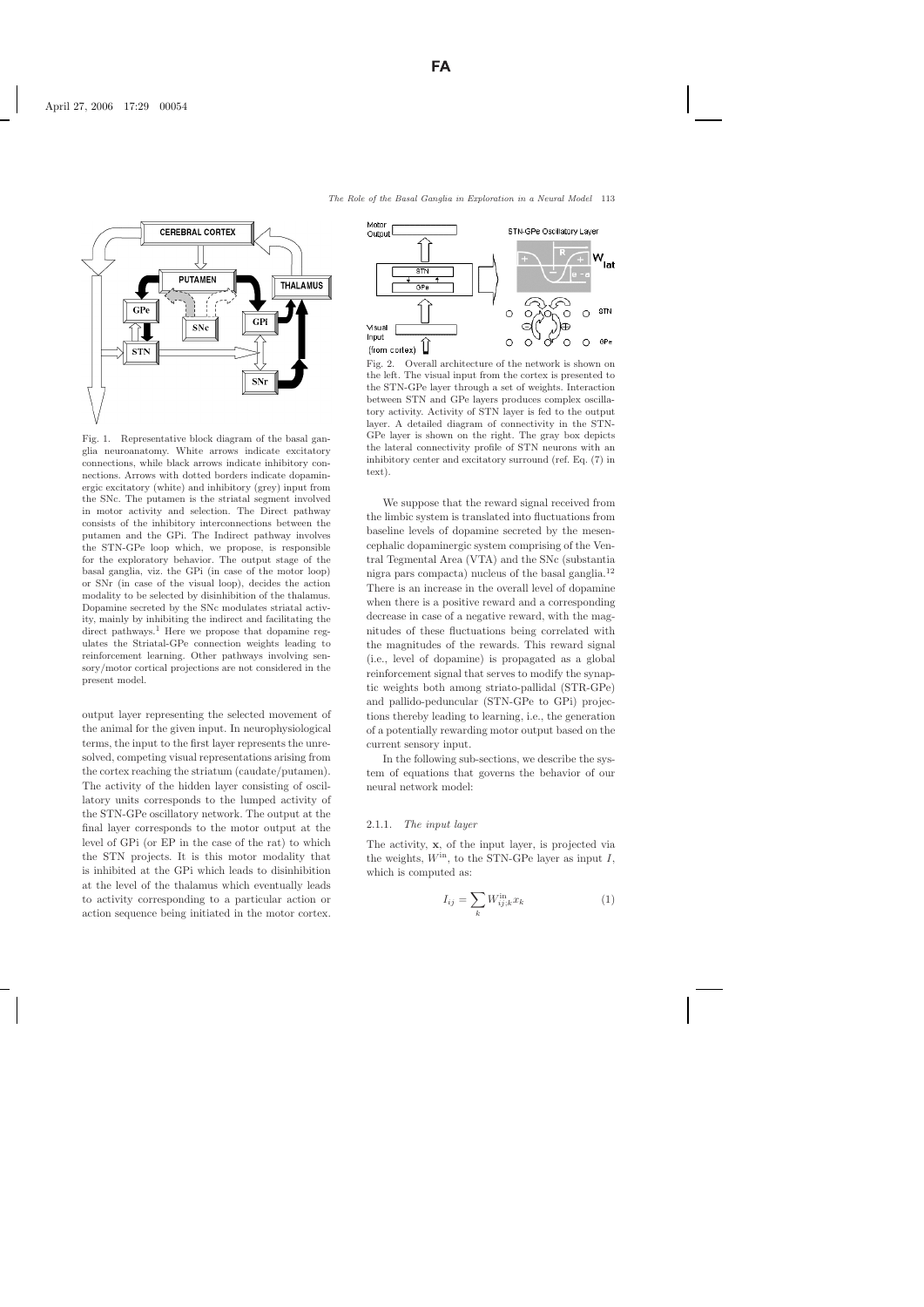### 2.1.2. *Oscillatory STN-GPe layer dynamics*

Unlike neurons in the input layer, which do not have lateral connections, each neuron in the STN is connected to a 2-dimensional neighborhood. Connections between STN and GPe are assumed to be one-to-one (Fig. 2). If  $V_{ij}$  represents activity of STN neuron  $(i, j)$  and  $S_{ij}$  represents activity of GPe neurons, the STN-GPe interaction may be described as:

$$
\frac{du_{ij}}{dt} = -u_{ij} + \sum_{i',j' \in A} W_{iji'j'}^{lat} \tanh(\lambda u_{i'j'})
$$

$$
-S_{ij} + D_{ij} + I_{ij} \tag{2a}
$$

$$
V_{ij} = \tanh(\lambda u_{ij})\tag{2b}
$$

$$
\frac{\mathrm{d}S_{ij}}{\mathrm{d}t} = -S_{ij} + V_{ij} \tag{3}
$$

where A is the neighborhood of lateral connections in the STN with weights  $W_{ij i' j'}^{lat}$  between neurons  $(i, j)$  and  $(i'j')$ . Equations similar to (2) and (3) have been used by Gillies *et al.*<sup>9</sup> to describe their model of STN-GPe interaction. An analysis of the system of equations, similar to (2) and (3) above, for a single oscillator, demonstrating the existence of a unique stable *limit cycle*, is provided as an Appendix.

A special feature of our equations,  $D_{ij}$ , represents the effect of dopamine on STN layer activity. In line with thinking that implicates dopamine in reward signaling<sup>12</sup> we assume that the dopamine levels available in STN (due to inputs from mesencephalic dopamine systems) determine activity levels of the oscillatory units of STN. The higher the dopamine levels, the greater the number of units that are active at any given instant. This is achieved by introducing auxiliary dynamics as described next.

Let  $D(0 < D < 100)$  be the level of dopamine available in STN. When  $D = 0$ , the least number of STN neurons are ON; when  $D = 100$  nearly all STN neurons are ON. This is achieved by varying  $D_{ij}$  as a function of the number of active STN neurons. Let e denote the discrepancy between the actual number of active units,  $D_a$ , and dopamine levels at a given instant, then:

$$
D_a = \sum_{i,j}^{N} V_{ij} \tag{4a}
$$

$$
e = D - D_a \tag{4b}
$$

where  $N$  is the number of neurons in the STN grid. This discrepancy or *error* is accumulated in E as,

$$
\frac{\mathrm{d}E}{\mathrm{d}t} = \tanh(\lambda e) \tag{5}
$$

and presented as input  $D_{ij}$ , where,

$$
D_{ij} = E - \frac{N}{2} \tag{6}
$$

to STN neurons as in Eq. (2).

The lateral connections,  $(W_{iji'j'}^{lat})$ , within STN layer are assumed to be translation invariant and are given by:

$$
W_{iji'j'}^{lat} = \epsilon - ae^{(-r_{lat}^2/\sigma_{lat}^2)}, \quad \text{for } r < R
$$
\n
$$
= 0, \qquad \text{otherwise} \qquad (7)
$$

where  $r_{lat} = [(i - i')^2 + (j - j')^2]^{1/2}$ ; a controls the depth of the Gaussian bell function and  $\sigma_{lat}$  its width; and  $R$  is the neighborhood size. Thus each unit has a negative center and a positive surround; the relative sizes of center and surround are determined by  $\epsilon$ . Smaller  $\epsilon$  implies, more negative lateral STN connections, which tends to decorrelate oscillations of STN neurons. In the absence of input from the input layer (i.e.,  $I_{ij} = 0$ ), as  $\epsilon$  is varied from 0 to a, the activity of STN-GPe system exhibits three different regimes: (1) chaos, (2) traveling waves, and (3) clusters (Fig. 8). Operation of the network in the first regime, viz. chaos, is the most crucial since it is the chaotic dynamics in the STN-GPe layer that makes the network extensively explore the output space.

#### 2.1.3. *Dopamine based reward signal*

An animal receives reward from the environment based on its actions. In our model network reward is a global, scalar signal,  $r$ , which depends on the outcome of the output of the network in the current state of the environment (betterment of the current state leads to positive reward and vice versa). The reward plays a key role in training the network. The first weight stage (between input layer and the STN-GPe layer) is trained by reinforcement learning (see Ref. 6). The reward signal is transformed into the dopamine level, D, by the SNc and transmitted to the STN layer where it controls the average activity of STN neurons.

FA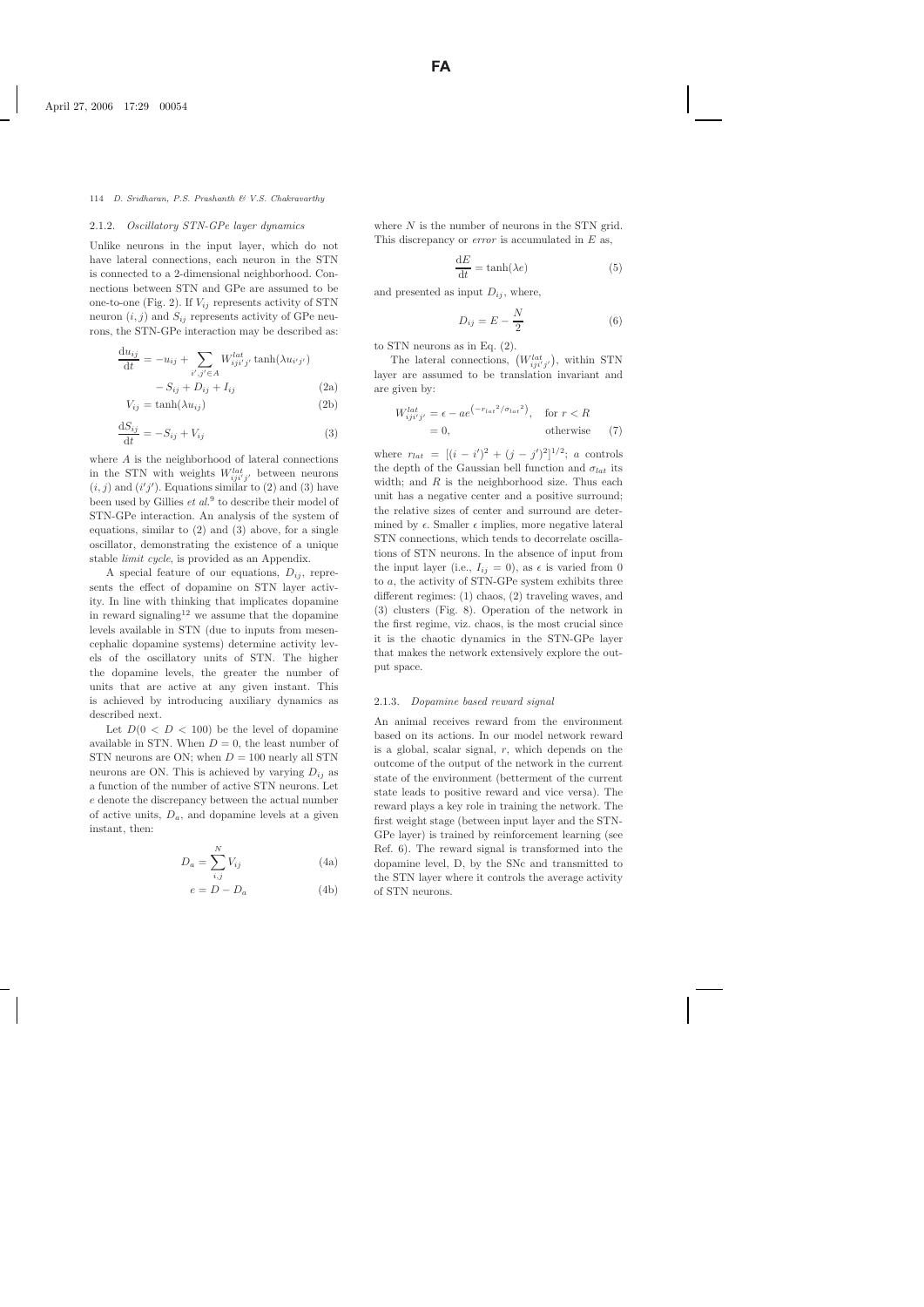Therefore, the reward indirectly controls learning in first stage weights, as described next. Training in the second stage weights (between the STN-GPe system and the output layer) follows a form of winner take all mechanism.

# 2.1.4. *Learning rule for the first stage (input layer to STN-GPe layer) weights*

The first stage layer weights are updated by Hebbian learning as follows:

$$
\Delta W_{ij;k}^{\text{in}} = \eta V_{ij} x_k \tag{8}
$$

where  $\eta$  is the learning rate. High reward situations result in higher dopamine levels in STN layer which in turn increases average value of  $V_{ij}$ ,  $(\langle V_{ij} \rangle)$ ; conversely absence of reward or even negative reward is associated with lesser values of  $\langle V_{ij} \rangle$ . Thus reward, via dopamine levels,  $D$ , and  $\langle V_{ij} \rangle$ , indirectly controls the learning rate of first stage layer weights. This is similar to the manner in which reward controls learning rate in neural network models of reinforcement learning. The only difference in our case is that learning rate modulation is achieved via dopamine levels D.

#### 2.1.5. *Output layer activation*

Each output node represents an action choice the network has to make. When an input is presented the action corresponding to the *winning* node is executed. The response,  $O_m$ , of the output neurons is calculated as,

$$
O_m = e^{\left(-\left\|V - W_m^{\text{out}}\right\|^2/\sigma^2\right)}\tag{9}
$$

where  $V$  is the activity of the STN layer, and  $W_m^{\text{out}}$  is the weight vector feeding into the mth output node (from the STN layer).

$$
\Delta W_{m^*}^{\text{out}} = \alpha_+(V - W_{m^*}^{\text{out}}), \quad \text{if reward } r > 0 \quad (10a)
$$
  

$$
\Delta W_{m^*}^{\text{out}} = \alpha_-(V - W_{m^*}^{\text{out}}), \quad \text{if reward } r < 0 \quad (10b)
$$

where  $m^*$  is the index of the winning neuron,  $\alpha_{+}(>0)$  and  $\alpha_{-}(<0)$  are reward-dependent learning rates, and  $r$  is the global reward signal.

The only difference between the proposed rule and the traditional competitive learning rule is that in traditional competitive learning, the output of the hidden layer is not used directly as input for the output layer in the learning rule, but the *desired value* of the output of the hidden layer is used while

learning. However, since learning is unsupervised in our model, this desired value is not known beforehand, and the hidden layer output is used *as is*. Furthermore, it has been shown that only one action modality gets selected by the basal ganglia by disinhibiting a specific region in the GPi. Hence we have found it biologically salient to use the competitive learning rule for training the output layer weights.

In summary, the network described above is solving an input-output mapping problem with global reward information. The *exploratory dynamics*, required to learn solely from reward (without an explicit teacher), is provided by the oscillatory STN-GPe layer. The activity of the STN-GPe layer is sufficiently complex only when the lateral connections are negative. Reward, and hence dopamine level, controls the activity levels of STN layer. Since the first stage weights are trained by reinforcement learning, reward indirectly controls the learning rate of the first stage weights.

# **3. The Simulated Waterpool Experiment**

The above network is used to drive exploratory behavior in a simulated version of the so-called *water pool* experiments. In real water pool experiments, a rat is made to explore a pool of water searching for a submerged platform, which is invisible since the water is muddy. The rat attempts to navigate towards the platform with the help of landmarks placed around the pool. On reaching the platform the rat receives an intrinsic reward (relief) or an external reward administered by the experimenter. The experiment is repeated by throwing the rat at various locations in the pool.

The setup used in our simulation is depicted in Fig. 3. The large circle represents the water pool. The small segment on the right of the pool is the submerged platform. Eight landmarks are placed around the periphery of the circle with uniform spacing. The landmarks are vertical poles with different height and are assumed to be uniquely identifiable by some property other than the height, such as, color. The model rat has an angle of vision of 180 degrees. The rat is also assumed to have a position (point size) and an orientation (heading) in the water pool at any instant.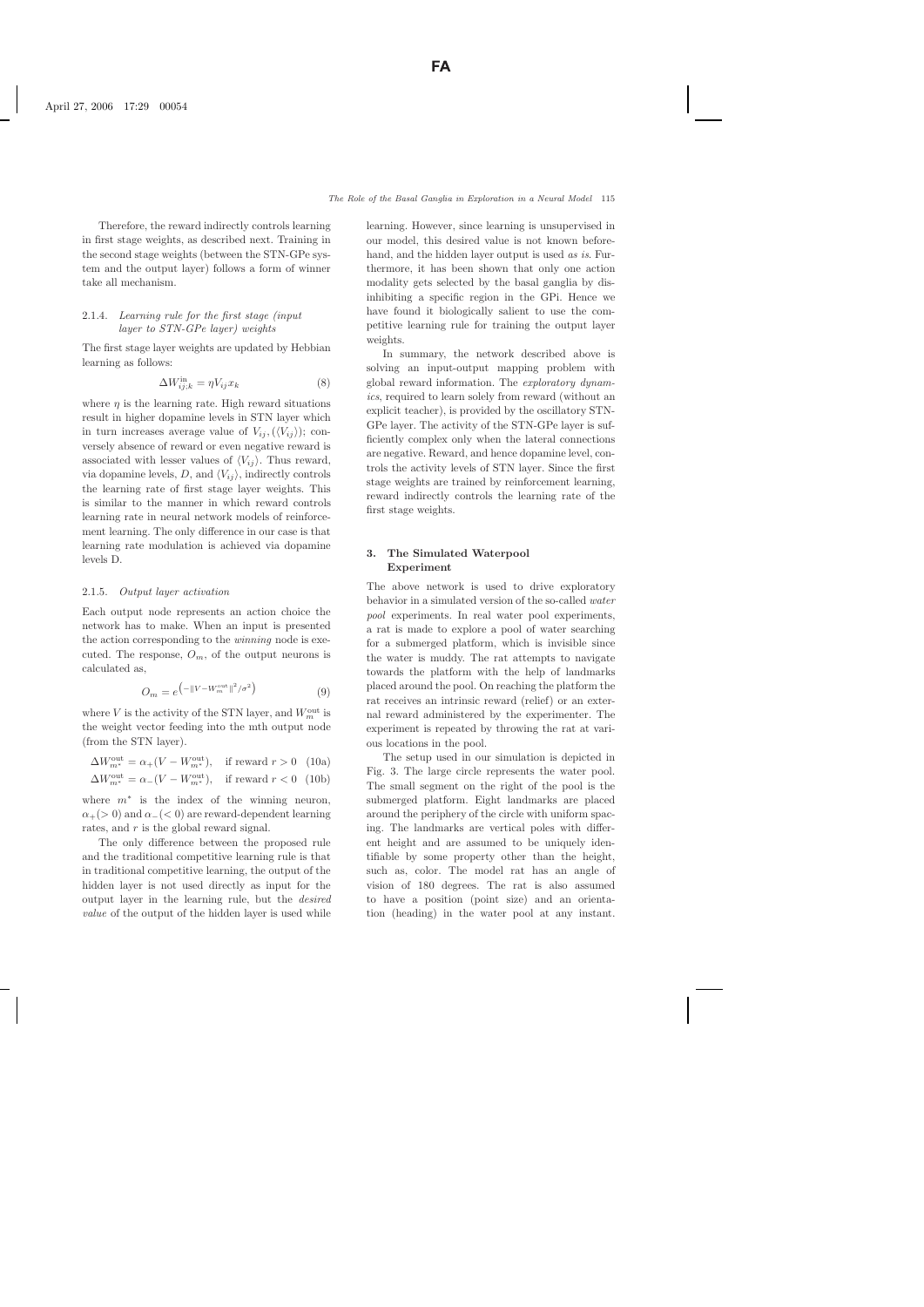

Fig. 3. The water pool experimental setup — the waterpool is in the form of a circle centered at the origin. The eight poles around the rim of the pool (at angular separations of 45◦) are represented by squares. The line at  $x = 4$  represents the edge of the platform. The platform is thus the minor segment of the circle bounded by this line. (The concentric circles  $(r = 30 \text{ cm}, 60 \text{ cm} \text{ and } 90 \text{ cm})$ ) and radial lines (in steps of  $30°$ ) emanating from the center of the pool are merely shown as reference for a polar coordinate system).

From a given viewing point the rat can *see* a view containing a subset of the landmarks present around the pool. The view is encoded as a *viewmatrix*, the construction of which is described below.

#### *View-matrix construction*

The virtual rat's visual field input is split into  $N_s$ sectors, which are represented by the columns of the view-matrix,  $I_v$ , of size  $N_l \times N_s$ , where  $N_l$  is the number of landmarks. The  $l<sup>th</sup>$  element of the  $s<sup>th</sup>$  column in  $I_v$  is nonzero if the l<sup>th</sup> landmark is present in the  $s<sup>th</sup>$  sector of the rats current view. The magnitude of that non-zero element is proportional to the size of the retinal image of that landmark. All other entries in the  $s<sup>th</sup>$  column are zero since, the way the environment is arranged, typically only one landmark is present in a single sector of the view. This view-matrix,  $I_v$ , is resized into a column vector and presented as input, **x**, to the network in Eq. (1).

#### *Output representation*

The view-vector is presented as an input to the 3-layer network of Fig. 2. Activity of the output layer represents the rat's motion in response to the current view. Each node in the output layer represents a displacement direction. The rat is displaced in the direction corresponding to the encoded direction of the *winning* node in the output layer. The rat moves a fixed distance of d per time step. The motion of the rat results in a change in its view and the cycle continues.

### **3.1.** *Simulation results*

In this section we will briefly describe the experimental parameters and various outcomes of the computer simulation experiments based on the reinforcement learning framework discussed above.

*Water-pool configuration*: In the present computational experiment the radius of the tank is 100 cm with the platform in the shape of a minor segment of the circular tank bound by a chord, at a distance of 80 cm from the center of the circle (Fig. 3). Thus the ratio of the area of the platform to that of the tank is around 1:19.214, i.e., the platform area is only around 5% of the tank area. The rat is assumed to be able to swim a distance of 6 cm per time step and consequently would require only around 30 steps to reach the platform if perfectly trained and correctly oriented, even if it be placed at a point furthest from the platform (the end of the diameter perpendicular to the chord bounding the platform that does not lie within the platform).

*Pole arrangement:* There are  $8 (= N_l)$  equally spaced poles of varying heights ranging between 100 to −100 (negative value indicates an inverted pole with respect to a reference level) placed all around the platform.

*View Matrix*: The rat has a field of vision of 180<sup>°</sup> (90 $\degree$  on either side) which is split into  $N_s = 3$  sectors. Thus the view-matrix,  $I_v$ , of size  $8 \times 3$ , is constructed as described above. This matrix is transformed into a vector of 24 (=  $N_l \times N_s$ ) elements and presented as input the network.

*STN-GPe layer*: A  $10 \times 10$  grid of oscillatory neurons is chosen for the STN-GPe layer.

*Output layer*: The output layer consists of  $K (= 5)$ neurons which produce output by a *winner-take-all*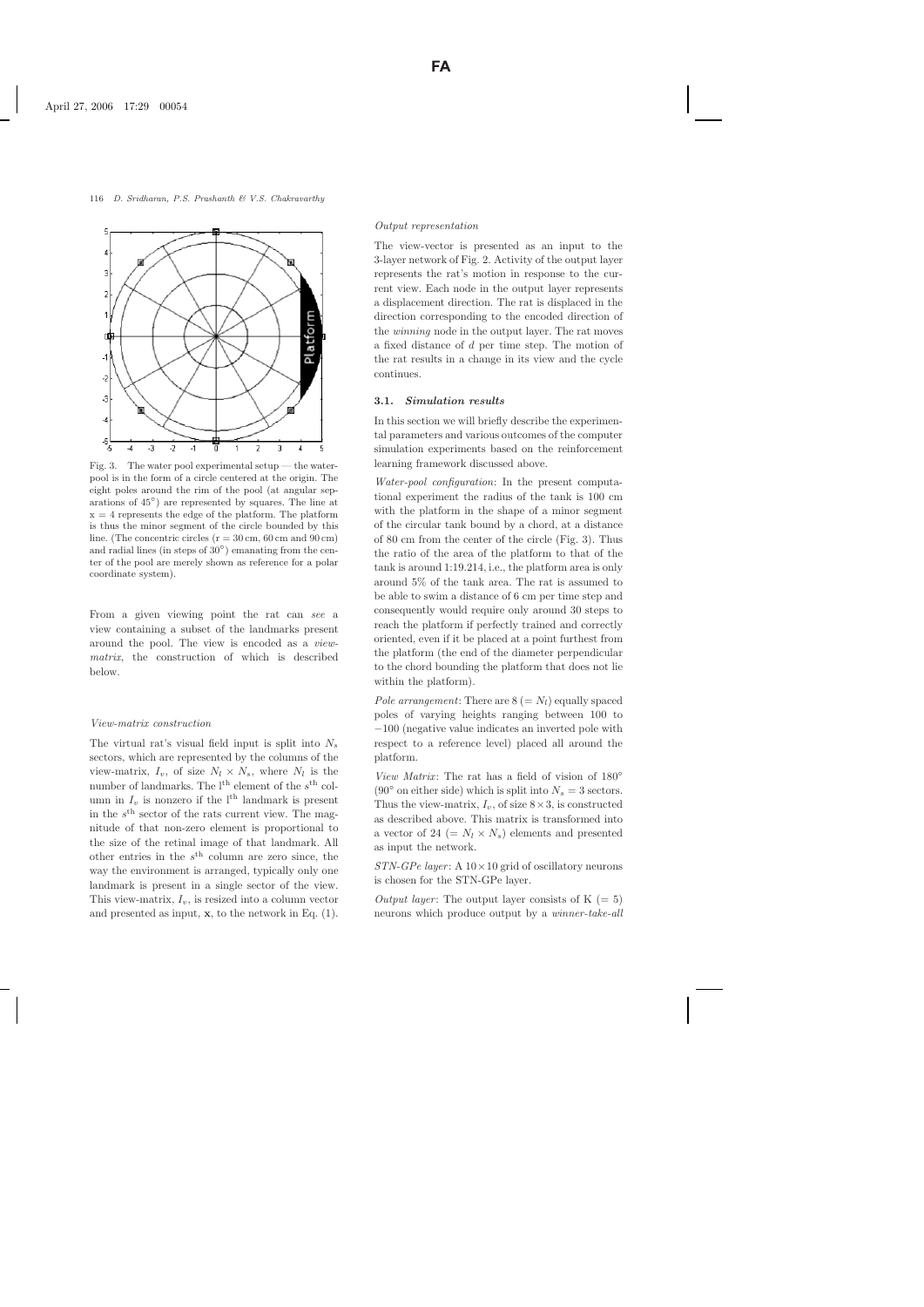mechanism and map onto K distinct output states. The maximum movement deviation angle,  $T_{\text{max}}/2$ , is 30◦, i.e., thirty degrees on either side of the current orientation.

*Fluctuations in D*: The dopamine level (D) providing the reward signal is assumed to be linearly proportional to the reward obtained with a maximum/minimum value for the fluctuations that is approximately 50% of the baseline value. Thus for a baseline value of, say 50, the dopamine level varies between 25 for reward,  $r = -1$  and 75 for  $r = +1$ .

There are two phases in the network simulation, viz., training and testing.

#### 3.1.1. *Training*

In the training phase the rat is set at random locations in the water pool at random orientations and is allowed to wander. Based on its current input vector and weight configurations, the rat wanders around the water pool, initially in an almost random fashion until it hits upon the platform by chance. When this occurs, a positive reward of  $+1$  is provided to the rat based on the input and output of the *previous step*, so that the rat learns to select the appropriate output maneuver for each kind of visual input before entering the platform.

During its wandering in the water-pool the rat often comes into contact with the walls of the pool i.e., its trajectory often attempts to cross the pool's dimensional limits. In the simulation, at these instances, the rat is bounced off the wall and given a negative reward of  $-0.3$ , corresponding to the physical discomfort of dashing against the wall, so that it learns to actively avoid the walls. No weight update/reinforcement occurs during the wandering motion of the rat (except negative reinforcement at the walls) until the rat reaches the platform.

The rat, after several iterations learns to head directly to the platform with minimal wandering as shown, for example in Fig. 4, for extreme orientations of the rat towards the platform. A plot of the mean number of steps to platform vs. training time corresponding to one set of training trials can be found in Fig. 5a. It is clear from this figure that as training progresses, the rat learns to effectively navigate towards the platform in fewer steps on an average. The average number of bounces off the wall vs. training time is plotted for the same training sequence in Fig. 5b. Here the wall avoidance learning is apparent.

### 3.1.2. *Testing*

This phase involves testing the rat's movements without any update to the neural network weights, i.e., without providing any form of reinforcement, neither positive reward at the platform nor negative reward at the walls. This phase, though not biologically very realistic, is a standard practice in neural network literature to evaluate network performance.

While testing, the rat learns to efficiently avoid the walls, and once its view is within a reasonable range of the platform, heads in an almost straight line for the platform. In this phase we find interesting dynamics of the oscillatory STN-GPe layer as shown in Fig. 6. As the rat approaches the platform, the STN-GPe layer settles into a bistable state and each of the neurons enter either into a periodic alteration or a sustained maintenance of their respective outputs. Figures 6a and 6b depict both of these states of the network. On the contrary, when the rat is looking away from the platform, and exploring the other parts of the pool, the dynamics of the STN-GPe layer become chaotic, characteristic of wandering activity. The STN neurons settle into the rhythmic oscillations again only after the platform has been sighted. A few snapshots of the kind of STN-GPe layer dynamics during exploration are presented in Fig. 7.

In order to characterize the observed dynamics of the STN-GPe layer for each of the heading *toward* and heading *away* cases, two measures, viz., (1) *effective dimension* and (2) *average correlation coefficient* are computed.

*Effective dimension* is a measure of the effective number the degrees of freedom of the activity,  $\mathbf{v}(t)$ , of a system. Let  $\lambda_k$  and  $\lambda_{\text{max}}$  be the kth and the highest eigenvalues of the autocorrelation matrix of the activity,  $\mathbf{v}(t)$ , over a duration of interest, such that  $\lambda_{\text{max}}/\lambda_{\text{max}} = \frac{1}{2}$ . Then k is the effective dimension.

*Average correlation coefficient* is the average value of correlation between pairs of components of  $\mathbf{v}(t)$ , say,  $v_i(t)$  and  $v_i(t)$ . The averaging is performed over a large number of randomly chosen pairs of components.

**FA**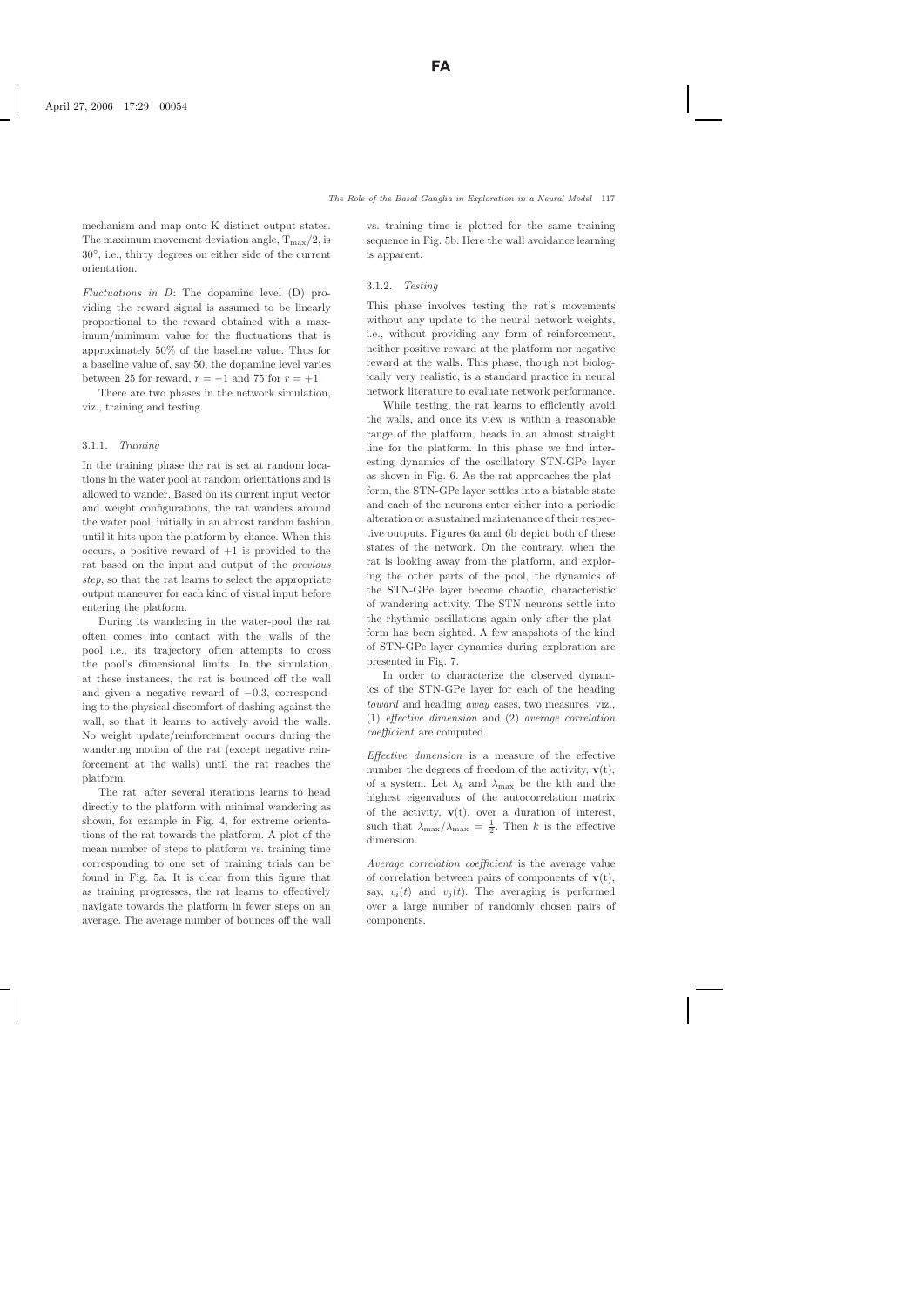

118 *D. Sridharan, P.S. Prashanth & V.S. Chakravarthy*

Fig. 4. Various trajectories taken by the rat for different initial locations (depicted as dark circles) and initial orientations (depicted by a short arrow emanating from initial location). Cases (a) and (b) show navigation to the platform when the platform is initially somewhat within visual range. Cases (c) and (d) indicate more difficult navigations when the platform is far removed from initial visual range.

The values of these parameters are indicated in Figs. 6 and 7 for the various dynamic regimes of the network characterizing the behavior of the rat.

# **4. Pathologies**

Pathologies arising out of disruption of the dopamine reward signal due to lesions to the mesencephalic dopaminergic centers or the substantia nigra pars compacta (SNc) are discussed in the present section. This is simulated in the computer experiment

by fixing a limit on the maximum level of dopamine available to the network which results in a spurious decrease in the magnitude of the reward signal that is fed into the network.

The network was simulated with a maximum D value of 10, and a minimum value of 0. The resulting behavior of the rat, viz. its motion is depicted in Fig. 9. It is found that the rat moves predominantly in circles and exhibits a severe turning bias. Consequently the rat fails to explore the tank properly and therefore reinforcement learning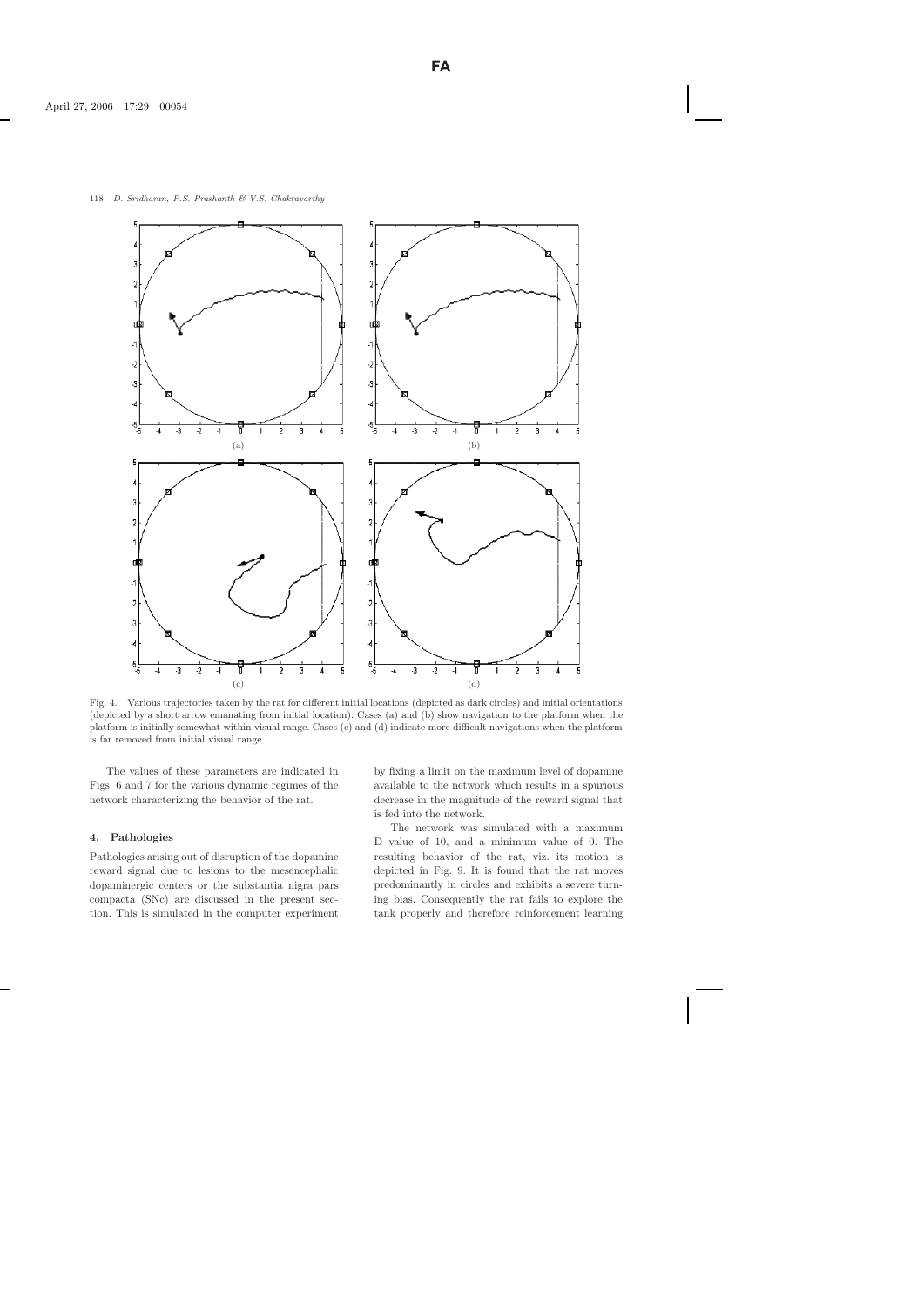

Fig. 5. (a) A plot of mean number of steps to reach the platform versus training cycle number. There is a gradual reduction in the mean number of steps to reach the platform as training progresses (averaged over several training cycles); (b) A plot of mean number of bounces off the wall before reaching the platform versus training cycle number. There is a marked reduction in the mean number of bounces off the walls as training progresses. The trends (dotted lines) are running means of the solid line values.

(which has its basis in exploration) is impaired. The history of the number of steps taken to reach the platform is depicted in Fig. 10. It can be seen that unlike the case with 50% baseline D, in the present case, the number of steps



dynamics of the hidden layer when the rat is heading toward the platform. The network periodically shuttles between these two states during the rat's platform directed motion. The effective dimension and average correlation coefficient for these states were evaluated and found to be 2 and *−*0.4432 respectively, which indicates that familiarity of the visual input is responsible for reducing chaos in the oscillatory layer and curtailing the exploratory dynamics.

taken by the rat to reach the platform is erratic, and does not decrease with further training cycles indicating insufficient, impaired learning.

#### **5. Discussion**

In the present discussion we focus on biological constraints under which we have developed our model.

*The Role of the Basal Ganglia in Exploration in a Neural Model* 119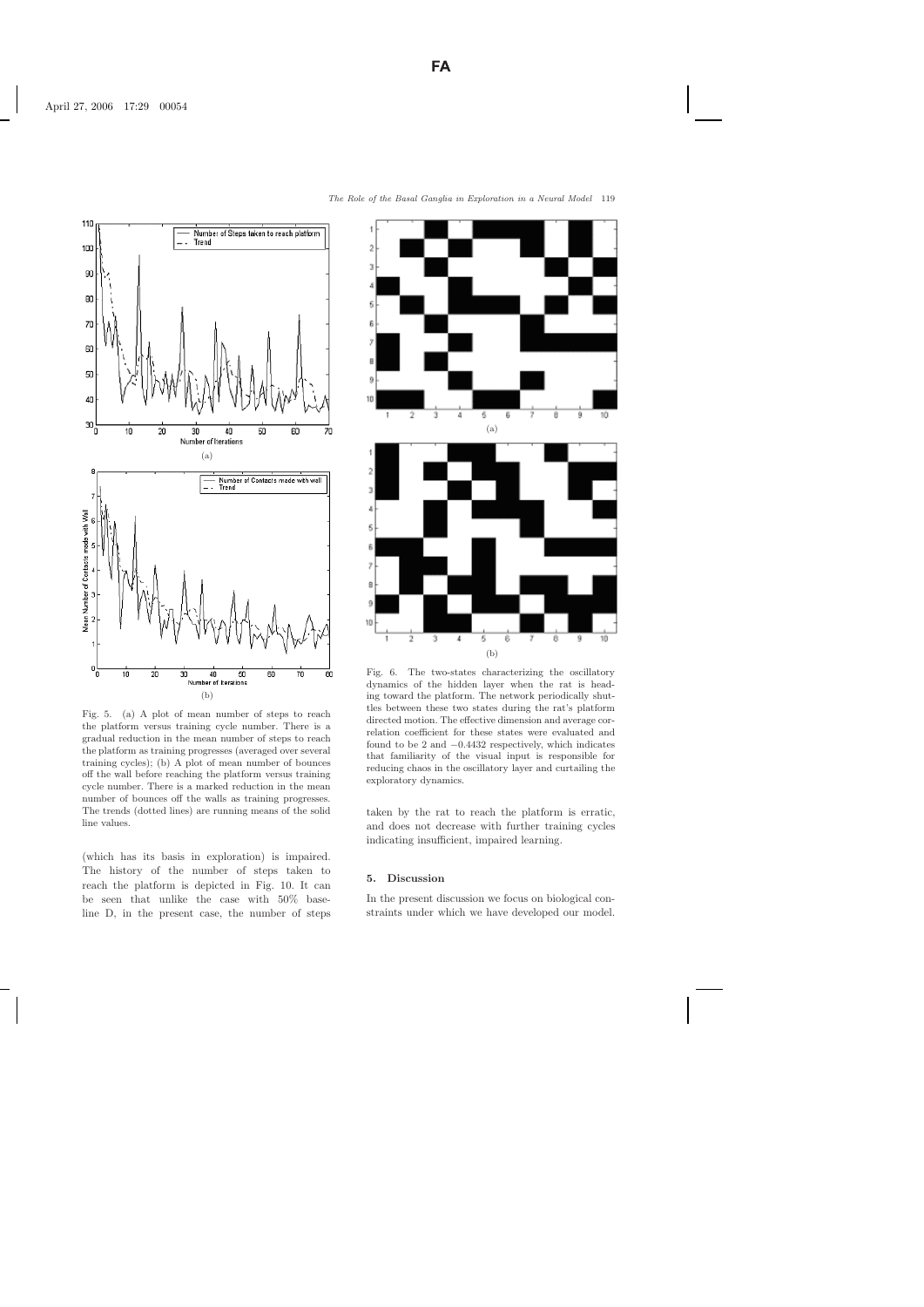

120 *D. Sridharan, P.S. Prashanth & V.S. Chakravarthy*

Fig. 7. Some sample hidden layer network states when the rat is looking away from the platform. The effective dimension and average correlation coefficient for these states were evaluated and found to be 6 and 0.3743 respectively, which indicates that novelty in the visual input causes chaotic dynamics in the oscillatory layer that encourages exploration.

Thus, we present the evidence from literature for the involvement of basal ganglia in exploratory behavior as well as the neurophysiological mechanisms for D-level (dopamine level) learning by the STN-GPe loop. Thence we present evidence for similar neural dynamics observed in the olfactory bulb for familiar and unfamiliar odors and correlate this observation with our oscillatory network behavior under novel vs familiar circumstances. We also attempt to



Fig. 8. Three characteristic patterns of activity of the  $STN-GPe$  layer  $-$  (a) chaotic, (b) traveling waves and (c) compact center. The three activity regimes (from top to bottom) are obtained by progressively increasing  $\epsilon$  (in Eq. (7)) from 0 to 2. Increasing  $\epsilon$  increases the percentage of positive lateral connections in STN. In regime (c), *compact center*, the array splits into a center and a surround, with neurons in either region forming a synchronized cluster. Similar activity patterns have been observed by Terman *et al*. in their model of basal ganglia.<sup>10</sup>

justify the competitive learning rule in the output layer based on the *loser take all* learning rule of Berns and Sejnowski (see Ref. 13). Scope for further work in modeling basal ganglia pathologies is also discussed.

# **5.1.** *Evidence from literature for basal ganglia role in exploration*

The basal ganglia have traditionally been characterized chiefly by two pathways, the direct and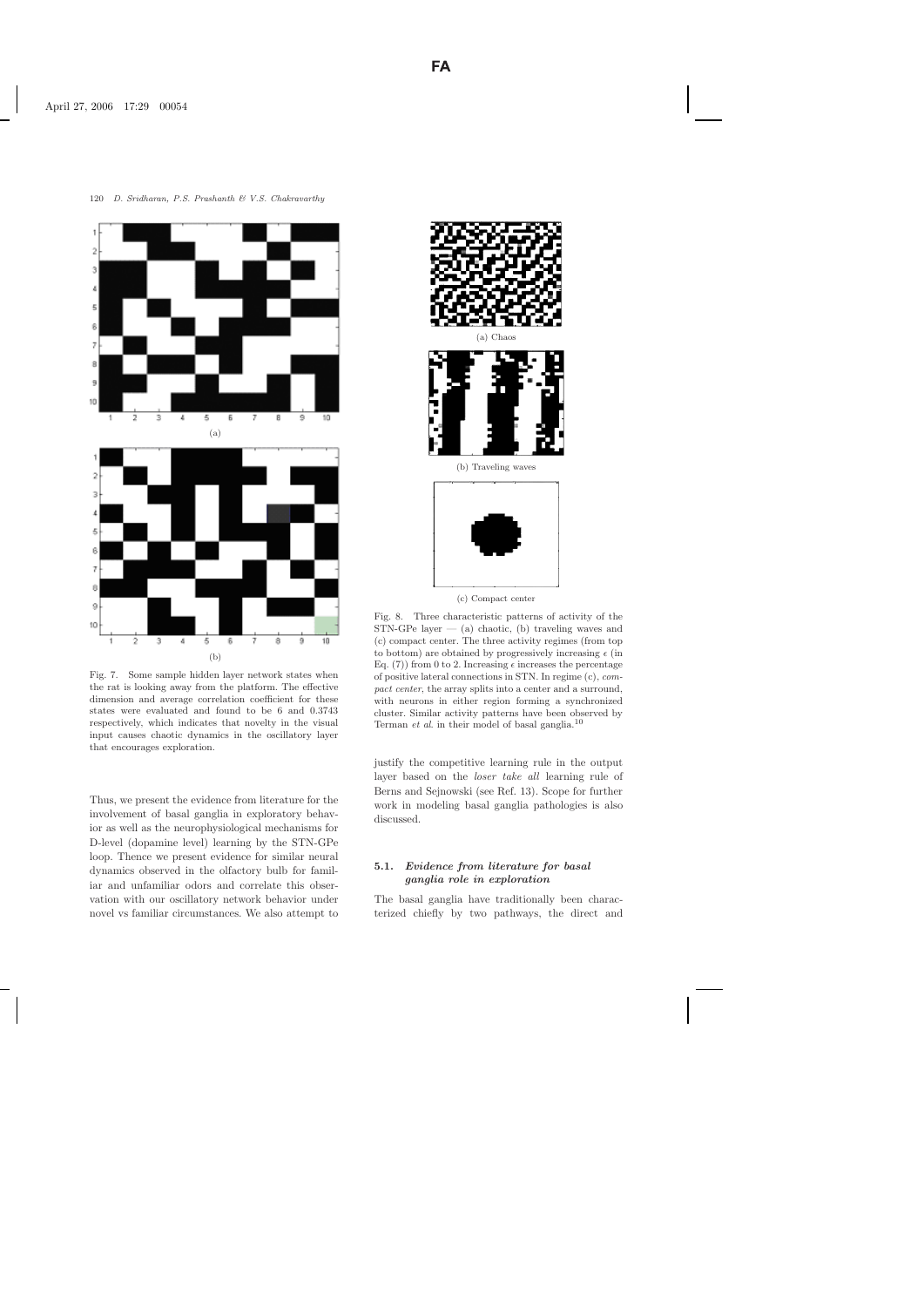

Fig. 9. Trajectory of the rat after disruption of dopamine reward signal due to lesions in the mesencephalic dopaminergic system or the SNc nucleus. The rat moves in circles with a severe turning bias leading to loss of exploration, thereby causing impairment in learning.

indirect pathways.<sup>1</sup> The direct pathway is involved in the learning of potentially rewarding behaviors (by LTP of the cortico-striatal NMDA glutamate synapses via expression of the c-fos gene), selecting (providing the GO signal for) such behaviors from among many competing actions. The indirect pathway is involved in learning to abstain from potentially unrewarding responses (by LTD of the corresponding cortico-striatal synapses), thereby providing the STOP signal for behaviors eliciting no reward.<sup>14</sup> However as pointed out by Gillies *et al*. 9 this simple description is fast becoming obsolete in the light of new findings about the striatal pathways. In their opening note, Gillies *et al*. <sup>9</sup> observe that ". . . contemporary neuroanatomy of the basal ganglia reveals a prominent feedback system, involving the excitatory subthalamic nucleus and the inhibitory globus pallidus. . . "

That the cortex is not indispensable for exploratory behavior, is apparent from observations in literature. For instance the study by Grillner *et al*. <sup>15</sup> clearly obviates the need for the cortex in planned, goal-directed behaviors. It has been observed that even in advanced mammals like the cat, goal-directed locomotion is retained after an of the entire cerebral cortex that leaves the rest

*The Role of the Basal Ganglia in Exploration in a Neural Model* 121



Fig. 10. A plot of mean number of steps to reach the platform versus training cycle number in the case of the pathology (of disrupted dopamine reward signal). It can be seen that there is an erratic variation and no observable reduction in the mean number of steps to reach the platform as training progresses due to impairment in learning.

of the forebrain intact (including the basal ganglia and hypothalamus). Decorticated kittens have been found to exhibit periods of rest alternating with patterns of activity including searching for food and remembering location of food — all of which are examples of exploratory behavior. Grillner *et al.*<sup>15</sup> conclude that "... The neuronal substrate contained in a forebrain devoid of the cerebral cortex is thus able to produce surprisingly complex, goaldirected patterns of behavior<sup>15</sup>  $\dots$ ", thus strengthening our case for the involvement of the basal ganglia in exploratory behavior leading to reinforcement learning.

# **5.2.** *Mechanism for the learning driven by the level of dopamine in the STN-GPe loop*

The D-level learning by the STN-GPe loop was achieved in the network model by a simplified Hopfield network model. We hypothesize the neural correlate of this network to be pallido-nigrostriatal circuit involving projections from the GPe to the SNc and back to the striatum. The detailed mechanics of this feedback learning are as follows: The STN-GPe oscillator attempts to learn the level of Dopamine signal which is fed in via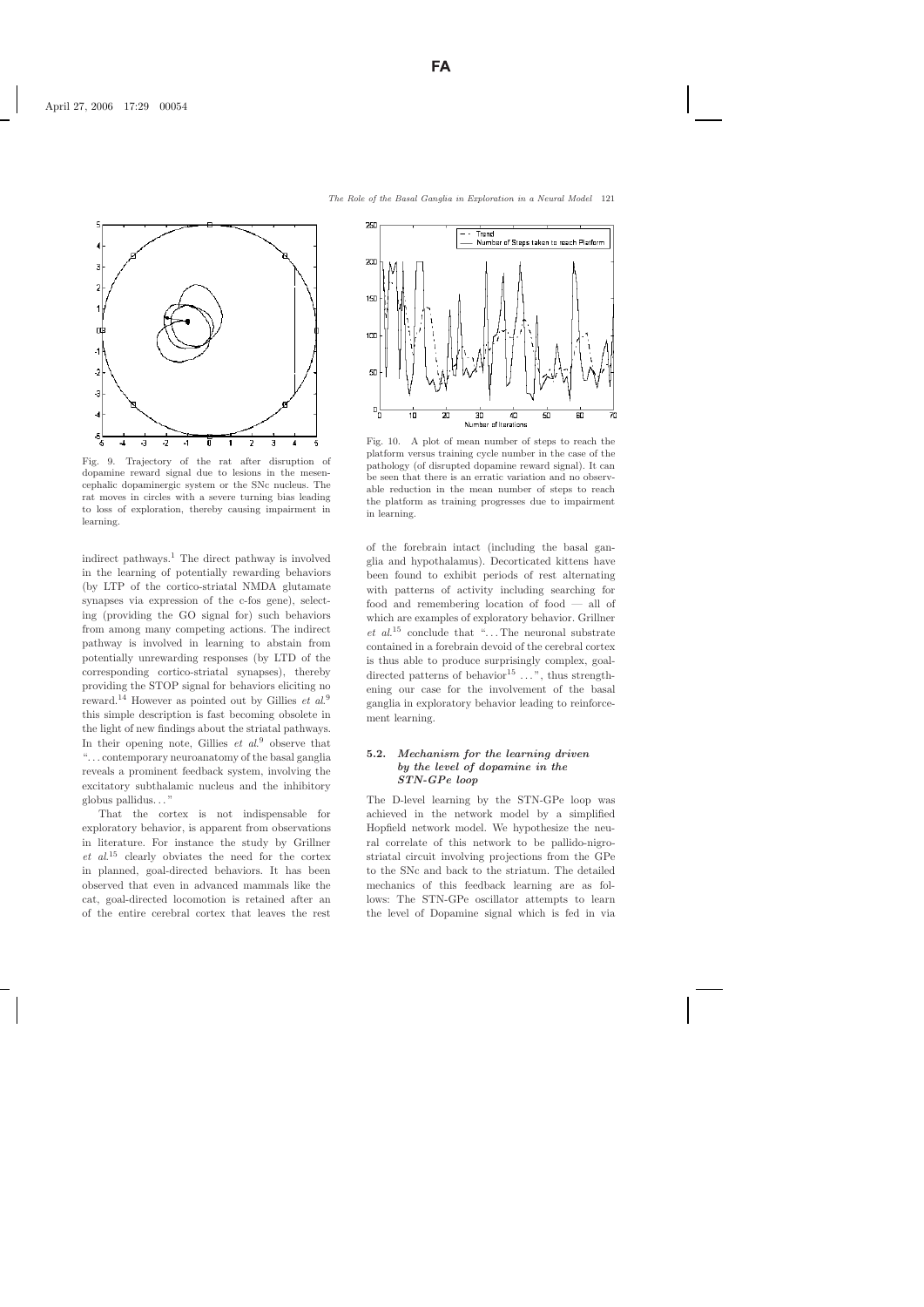the SNc-Striosomal projections through the striatal Matrix into the GPe. The error signified by  $e$ (Eq. (4b)) is back propagated through the GPe-SNc (pallidal-nigral) projection (of which there is little documented literature), and it is hypothesized that neurons in the SNc compute the difference between the actual percentage of GPe units that are active  $(D_a)$  and the percentage that are required to be active (as given by their own activity reflecting the amount of dopamine, D), thereby feeding the error signal back into the striatum and further to the GPe-STN loop where it may modulate the percentage of active neurons according to Eqs. (2) and (3). This idea of error-back propagation is similar to that proposed by Berns and Sejnowski<sup>3</sup> wherein the error signal, e, computed by hypothetical projections from the striatum and the GPi to the SNc/VTA, modulates the STN-GPe synaptic weights.

# **5.3.** *Discriminating novel from familiar odors: The case of olfactory bulb*

It has been observed using grid electrode recordings, that neurons in rabbit olfactory bulb exhibit characteristic responses to novel and familiar odors. When a familiar odor is presented to the animal, the olfactory bulb responds with a rhythmic waveform; however, when the stimulus is novel or unfamiliar, activity in the bulb exhibited chaotic wandering.<sup>16</sup> This is analogous to the STN-GPe layer in our model. When the rat is looking away from the platform and is searching for it, the STN-GPe layer exhibits a desynchronized pattern of activity, whereas, when the rat is heading straight towards the platform, the activity of the STN-GPe layer switches periodically between only two states (Figs. 6 and 7).

# **5.4.** *Motor selection vis-a-vis competition at output layer*

The model of the basal ganglia proposed by Berns and Sejnowski (see Ref. 13) is based on the premise of 'action selection' and emphasizes possible timing differences between the direct and indirect pathways in a model that included only feed-forward intrinsic basal ganglia connections. An interesting feature of this model is that it incorporates a version of the dopamine hypothesis for reinforcement learning as a means for adaptively tuning the selection mechanism.<sup>11</sup> At the output layer, the GPi (or EP), the final action selection occurs through disinhibition of the thalamus (via inhibition of the GPi), and this is presumed to occur by a *loser take all* learning mechanism wherein the most inhibited GPi region corresponds to the action modality that finality gets selected. We therefore justify our use of the competitive learning rule for the output layer based on these observations in literature.

# **5.5.** *Modeling pathologies*

In the present work we have studied only the pathologies arising out of the disruption of the dopamine reward signal in the basal ganglia. The loss of dopamine signal, in fact, corresponds to the condition of Parkinsons disease where there is a drop in baseline dopamine levels due to the degeneration of the SNc (Substantia Nigra pars compacta) nucleus that is involved in dopamine production. The pathologic rat in our model exhibited a sustained pattern in network output, due to a drop in baseline dopamine levels from 50% to 5%, and given that the only output of the network is a *turning angle*, this led to a severe turning bias. It may hence be fitting to consider this inability to initiate novel movements analogous to the symptoms of akinesia and bradykinesia exhibited by Parkinsonian patients. It would be interesting to observe the behavior exhibited by the rat under pathological conditions of disruption of the interconnectivity patterns within individual layers, and is a direction for future research.

In fact, it has been demonstrated by Terman *et al*. <sup>10</sup> that this weakened intra-pallidal inhibition within the indirect pathway can switch the dynamics of the circuit from chaotic (or irregular) to periodic (or rhythmic) in the form of traveling waves. Terman *et al*. <sup>10</sup> conclude that this kind of observation may be sufficient to explain the emergence of correlated oscillatory activity in the subthalamopallidal circuit after destruction of dopaminergic neurons in Parkinsons disease and in animal models of Parkinsonism. Therefore, it appears that while complex nonperiodic activity is a sign of normal STN, coherence and loss of complexity marks pathological function.

In a completely different context, working with a model of motor-unit recruitment in skeletal muscle, Chakravarthy *et al*. <sup>8</sup> arrive at analogous conclusions. The model predicts that complex, non-periodic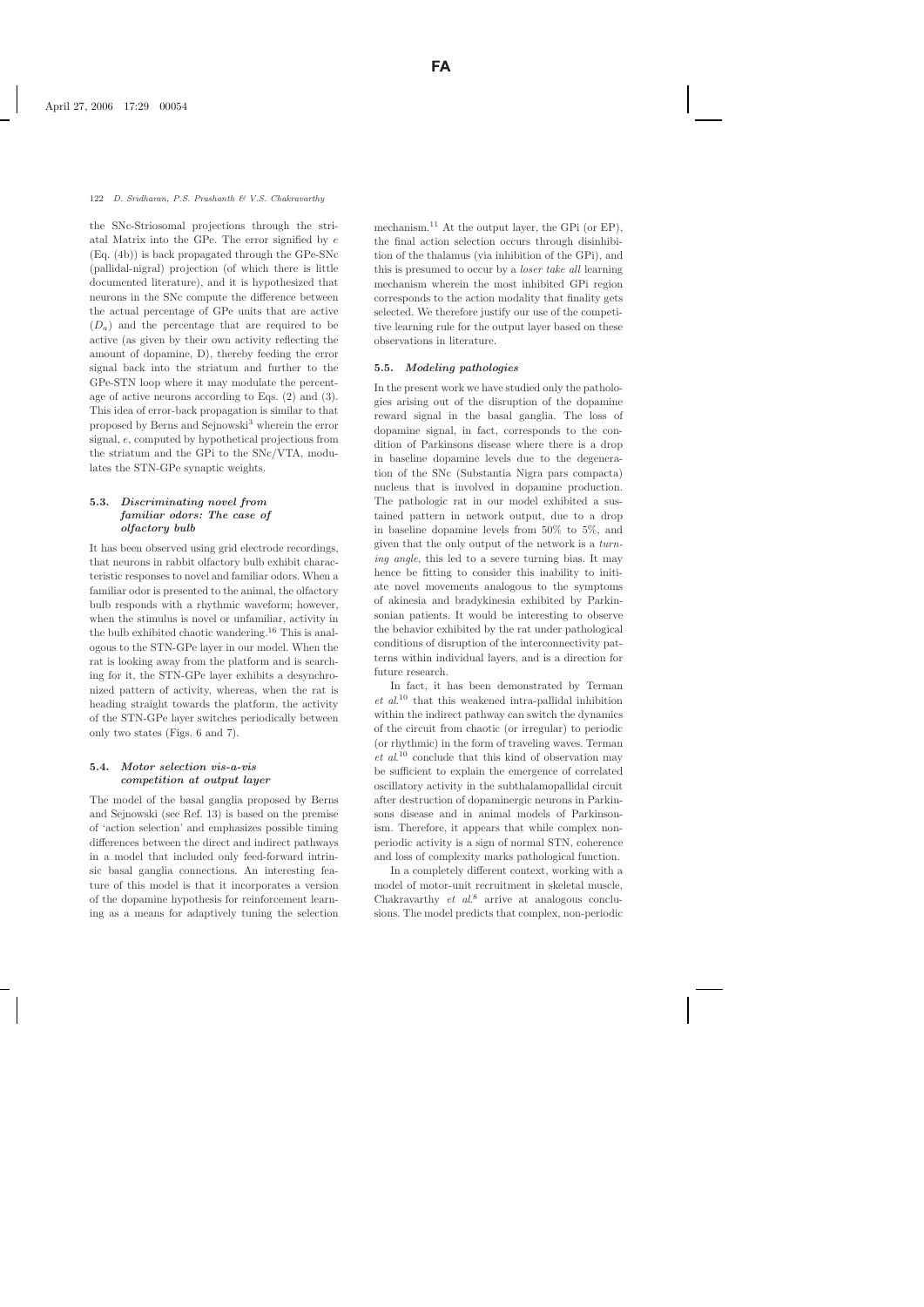activity in the a-motor units of spinal cord are a prerequisite for a skeletal muscle to reliably follow a motor command originating from higher centers. When the motor unit activity became rhythmic (due to disruption in lateral connectivity), the muscle failed to follow the motor command. Interestingly, it is known from electromyographic (EMG) recordings from individual muscle fibers, that in normal muscle activity of individual fibers is desynchronized<sup>17</sup>; whereas in diseased muscle (e.g., polio) the activity is highly correlated.<sup>18</sup>

# **6. Conclusion**

We have presented a simplified computational model of the basal ganglia and have demonstrated its role in exploratory reinforcement learning by simulating the hidden layer oscillatory dynamics with an interconnected network of neurons representing the STN-GPe segment. We have shown that such a network is capable of learning well under external reinforcement cues by studying the behavior of a rat learning the location of a submerged platform in a circular tank of water when dropped at random locations and at random orientations in the tank and left to fend for itself.

While it is the hippocampus which has received the greatest attention as the key player in spatial exploratory behavior (e.g., maze learning in rats), we propose that the validation of our model would require similar data from basal ganglia. In the meantime we can only point to available observed data from the human STN-GPe loop,<sup>5</sup> and computational models constructed on the basis of these experiments.<sup>10</sup>

In furtherance of our of hypothesis regarding the putative role of the basal ganglia in exploration based reinforcement learning, we direct the reader's attention to a recent article by Kao *et al*. <sup>19</sup> These authors have shown that a basal ganglia-forebrain circuit in song-birds, the anterior forebrain pathway (AFP), contributes to motor learning by biasing motor outputs towards desired targets or by introducing stochastic variabilityn required for reinforcement learning.<sup>19</sup>

### **Acknowledgments**

We thank G. Gangadhar for the fruitful discussions on the analysis of the oscillator.

# **Appendix A Analysis of the Oscillator**

The system of equations for single oscillator are given as,

$$
\frac{\mathrm{d}x}{\mathrm{d}t} = -x + v - s + I \tag{A.1}
$$

$$
v = \tanh(\lambda x) \tag{A.2}
$$

$$
\frac{\mathrm{d}s}{\mathrm{d}t} = -s + v \tag{A.3}
$$

Differentiating (A.1),

$$
\frac{d^2x}{dt^2} = -\frac{dx}{dt} + \lambda \operatorname{sech}^2(\lambda x) \frac{dx}{dt} - \frac{ds}{dt}
$$
 (A.4)

Substituting  $(A.2)$  and  $(A.3)$  in  $(A.4)$ ,

$$
\frac{d^2x}{dt^2} = -\frac{dx}{dt} + \lambda \operatorname{sech}^2(\lambda x) \frac{dx}{dt} - (-s + \tanh(\lambda x))
$$
\n(A.5)

Substituting  $(A.1)$  and  $(A.2)$  in  $(A.5)$ ,

$$
\frac{d^2x}{dt^2} = -\frac{dx}{dt} + \lambda \operatorname{sech}^2(\lambda x) \frac{dx}{dt}
$$

$$
-\left(\frac{dx}{dt} + x - v - I + \tanh(\lambda x)\right) \quad (A.6)
$$

On rearranging,

 $\mathbf{d}$ 

 $\overline{Q}$ 

$$
\frac{\mathrm{d}^2x}{\mathrm{d}t^2} + \frac{\mathrm{d}x}{\mathrm{d}t}(2 - \lambda \mathrm{sech}^2(\lambda x)) + (x - I) = 0 \quad \text{(A.7)}
$$

Which is similar to Lineard's equation,  

$$
\frac{d^2x}{dx} \frac{dx}{dx} f(x) + g(x) = 0
$$

$$
\frac{d^2 x}{dt^2} + \frac{d^2 x}{dt} f(x) + g(x) = 0 \tag{A.8}
$$

where  $f(x)=2 - \lambda \text{sech}^{2}(\lambda x)$ , and  $q(x) = x - I$ 

Checking for the Lienards conditions (assume  $I = 0$ :

- 1. Both  $f(x)$  and  $g(x)$  are continuous and differentiable  $\forall x \in \mathbb{R};$
- 2.  $g(-x) = -g(x) \quad \forall x \in \mathbb{R}$  (i.e.,  $g(x)$  is an *odd* function);
- 3.  $f(-x) = f(x) \quad \forall x \in \mathbb{R}$  (i.e.,  $f(x)$  is an *even* function);
- 4.  $g(x) > 0 \quad \forall x > 0, x \in \mathbb{R}$
- 5. The odd function  $F(x) = \int_0^x f(u) \mathrm{d}u = 2x$  $tanh(\lambda x)$  has exactly one positive zero at  $x = x_0$ , is negative for  $0 < x < x_0$ , is positive and nondecreasing for  $x > x_0$ , and  $F(x) \to \infty$  as  $x \to \infty$ (one can estimate  $x_0$  from the graph of  $F(x)$ .

The system governed by Eq. (A.6) satisfies Lienard's conditions. Hence the system has a unique stable *limit cycle* surrounding the origin in the phase plane.